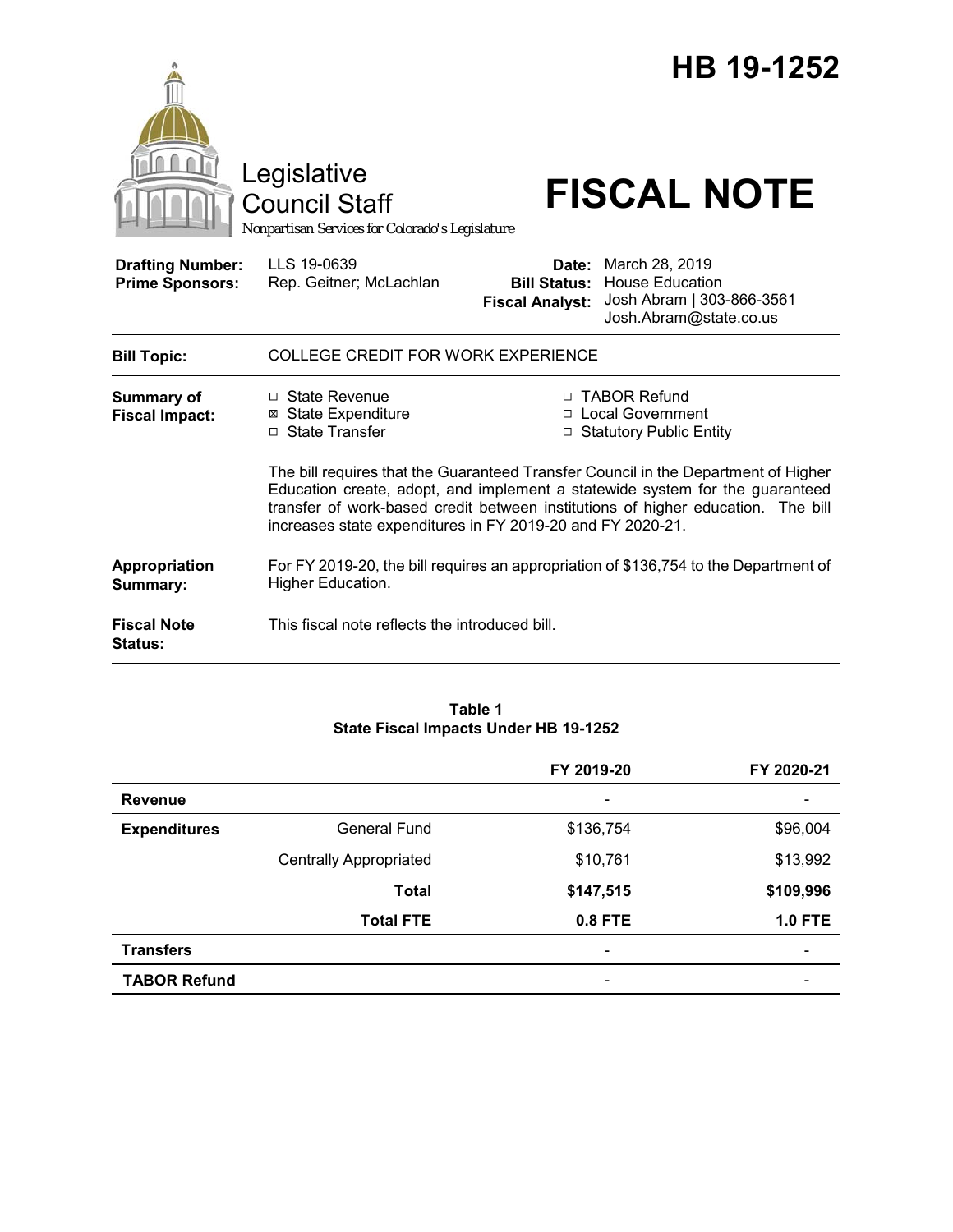March 28, 2019

## **Summary of Legislation**

Under current law, the Colorado Commission on Higher Education convenes a council of representatives from institutions of higher education to recommend policies and procedures for credit transfers between institutions, articulation agreements, common course numbering, and related topics concerning the state's guaranteed transfer (GT) framework. This bill requires that the council adopt and implement a plan for awarding credit for postsecondary education acquired through work-related experience.

No later than January 1, 2021, the council must create and implement a plan to award academic credit for competencies demonstrated from past and present work-related experience for those career and technical education programs associated with the fastest-growing industries identified in the Colorado talent pipeline report. The plan must also account for the evaluation of technical certificate programs in business, the military, education, or industry that may be applied for credit toward a postsecondary degree at state institutions of higher education.

In creating and adopting the plan, the council must confer with representatives of the Colorado Workforce Development Council in the Department of Labor and Employment as well as representatives from fast-growing industries. The adopted plan must require that institutions of higher education evaluate, accept, and transfer academic credit awarded for work related experience. During the 2021 regular legislative session, the Department of Higher Education must report the council's plan to the General Assembly, and beginning in 2023, make annual reports each March concerning progress of the plan.

# **State Expenditures**

The bill increases state expenditures in the Department of Higher Education by \$147,705 and 0.8 FTE in FY 2019-20, and by \$109,996 and 1.0 FTE in FY 2020-21. New expenses are displayed in Table 2 and described below.

|                                                    | FY 2019-20 | FY 2020-21     |
|----------------------------------------------------|------------|----------------|
| Department of Higher Education                     |            |                |
| <b>Personal Services</b>                           | \$71,291   | \$95,054       |
| <b>Operating Expenses and Capital Outlay Costs</b> | \$5,653    | \$950          |
| <b>Subject Matter Expert Contract</b>              | \$60,000   |                |
| Centrally Appropriated Costs*                      | \$10,761   | \$13,992       |
| <b>Total Cost</b>                                  | \$147,705  | \$109,996      |
| Total FTE                                          | $0.8$ FTE  | <b>1.0 FTE</b> |

#### **Table 2 Expenditures Under HB 19-1252**

 *\* Centrally appropriated costs are not included in the bill's appropriation.*